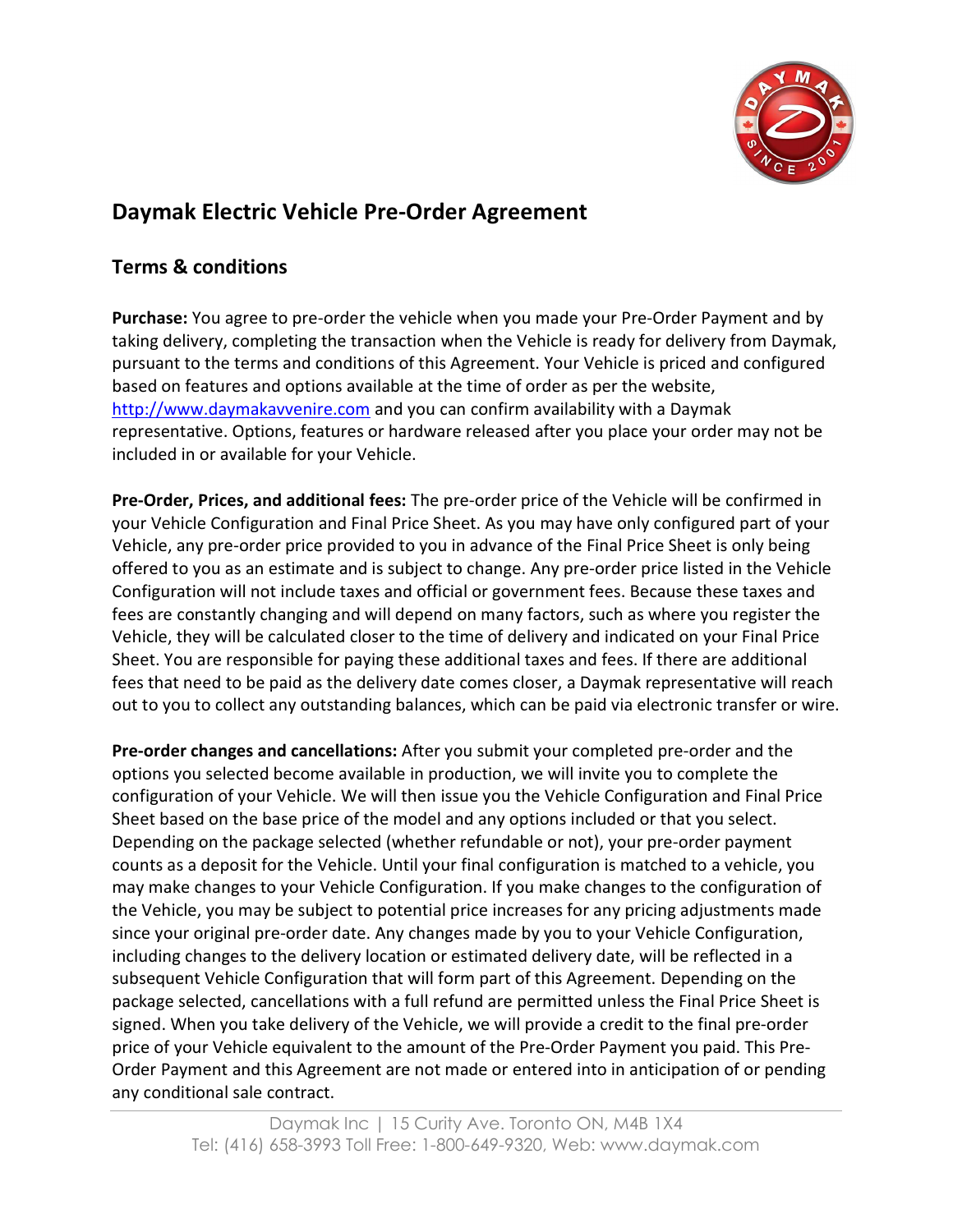

Delivery. If you are picking up your Vehicle in a province or state where we are licensed to sell the Vehicle, we will notify you of when we expect your Vehicle to be ready for delivery at a location we will disclose. You agree to schedule and take delivery of your Vehicle within one week of this date. If you are unable to take delivery within the specified period, your Vehicle may be made available for sale to other customers.

If you wish to pick up your Vehicle in a province or state where we are not licensed to sell the Vehicle, or if you and Daymak otherwise agree, Daymak will, on your behalf, coordinate the shipment of your Vehicle to you from our factory where we are licensed to sell the Vehicle. In such a case, you agree that this is a shipment contract under which Daymak will coordinate the shipping of the Vehicle to you via a third-party common carrier. You agree that delivery of the Vehicle, including the transfer of title and risk of loss to you, will occur at the time your Vehicle is loaded onto the common carrier's transport (i.e., FOB shipping point). The carrier will insure your Vehicle while in transit and you will be the beneficiary of any claims for damage to the Vehicle or losses occurring while the Vehicle is in the possession of a common carrier. You understand that Daymak may not have completed the development of the electric vehicle or begun manufacturing the electric vehicle at the time you entered into this Agreement and so we do not guarantee when your Vehicle will actually be delivered. Your actual delivery date is dependent on many factors, including your Vehicle's configuration and manufacturing availability. To secure your final payment and performance under the terms of this Agreement, we will retain a security interest in the Vehicle and all proceeds therefrom until your obligations have been fulfilled.

Warranty: You will receive documentation regarding your electric vehicle warranty at or prior to the time of Vehicle delivery or pickup. You may also obtain a written copy of your warranty, which will be available as delivery nears, from us upon request or from our website.

Limitation of Liability: We are not liable for any incidental, special or consequential damages arising out of this Agreement. Your sole and exclusive remedy under this Agreement will be limited to reimbursement of your Pre-Order Payment.

Resellers & Cancellations: Daymak sells electric vehicles directly to end-consumers, and we may unilaterally cancel any order that we believe has been made with a view toward resale of the Vehicle or that has otherwise been made in bad faith. We may also cancel your pre-order and refund your Pre-Order Payment if we discontinue a product, feature or option after the time you place your pre-order or if we determine that you are acting in bad faith.